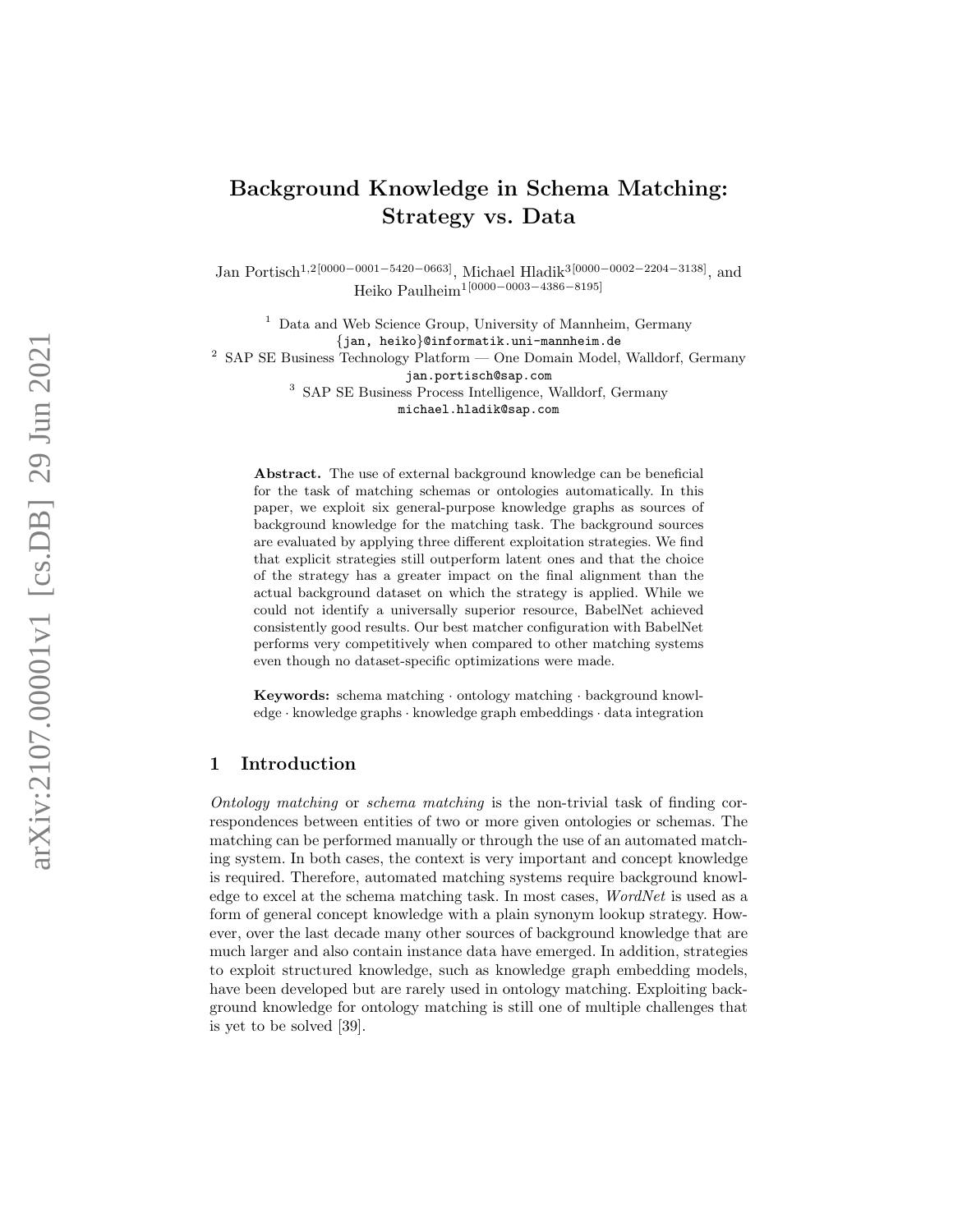In this paper, we compare the performance of six different background datasets of varying size and characteristics for the task of schema matching. For each dataset, three different strategies are exploited. Besides an in-depth evaluation of the matching performance, we strive to test the following hypotheses:

- H1 The strategy is more important than the resource.
- H2 The resource is more important than the strategy.
- H3 There is a superior resource.
- H4 There is a superior strategy.

The remainder of this paper is structured as follows: In the next section, we present an overview on related work. Section [3](#page-2-0) describes the general evaluation architecture that is used, as well as the generic matching process that was implemented for this paper. The background datasets and the strategies that are explored are presented in Sections [4](#page-4-0) and [5,](#page-6-0) respectively. The strategies on the background knowledge datasets are evaluated on four different gold standards in Section [6.](#page-8-0) The paper closes with a summary and an outlook on future work.

# 2 Related Work

Ontology and schema matching systems are evaluated by the Ontology Alignment Evaluation Initiative  $(OAEI)^4$  $(OAEI)^4$  every year since 2005. While, to our knowledge, there is no large comparison of different general knowledge background sources or exploitation strategies, many individual matching systems exist that make use of external background knowledge. In 2013, Euzenat and Shvaiko [\[5\]](#page-14-0) counted more than 80 schema matching systems that exploit WordNet. Besides WordNet, few other general background data sources are used: The WikiMatch [\[12\]](#page-15-0) system exploits the *Wikipedia* search API by determining concept similarity through the overlap of returned Wikipedia articles for a search term. We SeE Match [\[29\]](#page-16-1) queries search APIs and determines similarity based on TF-IDF scores on the returned Web site titles and excerpts. A synonymy and translation lookup strategy based on Wiktionary is used in [\[34\]](#page-16-2) for monolingual and multilingual matching. Lin and Krizhanovsky [\[22\]](#page-15-1) exploit Wiktionary for translation lookups within a larger matching system.

In the biomedical and life science domain, specialized external background knowledge is broadly available and heavily exploited for ontology matching. Chen et al. [\[4\]](#page-14-1) extend the LogMap matching system to use BioPortal, a portal containing multiple ontologies, alignments, and synonyms, by (i) applying an overlap based approach as well as by (ii) selecting a suitable ontology automatically and using it as mediating ontology. As mappings between biomedical ontologies are available, those are used as well: Groß et al. [\[9\]](#page-15-2) exploit existing mappings to third ontologies, so called intermediate ontologies, to derive mappings. This approach is extended by Annane et al. [\[1\]](#page-14-2) who use BioPortal by exploiting existing alignments between the ontologies found there for matching through a pathbased approach: By linking source and target concepts into the global mapping

<span id="page-1-0"></span><sup>4</sup> <http://oaei.ontologymatching.org/>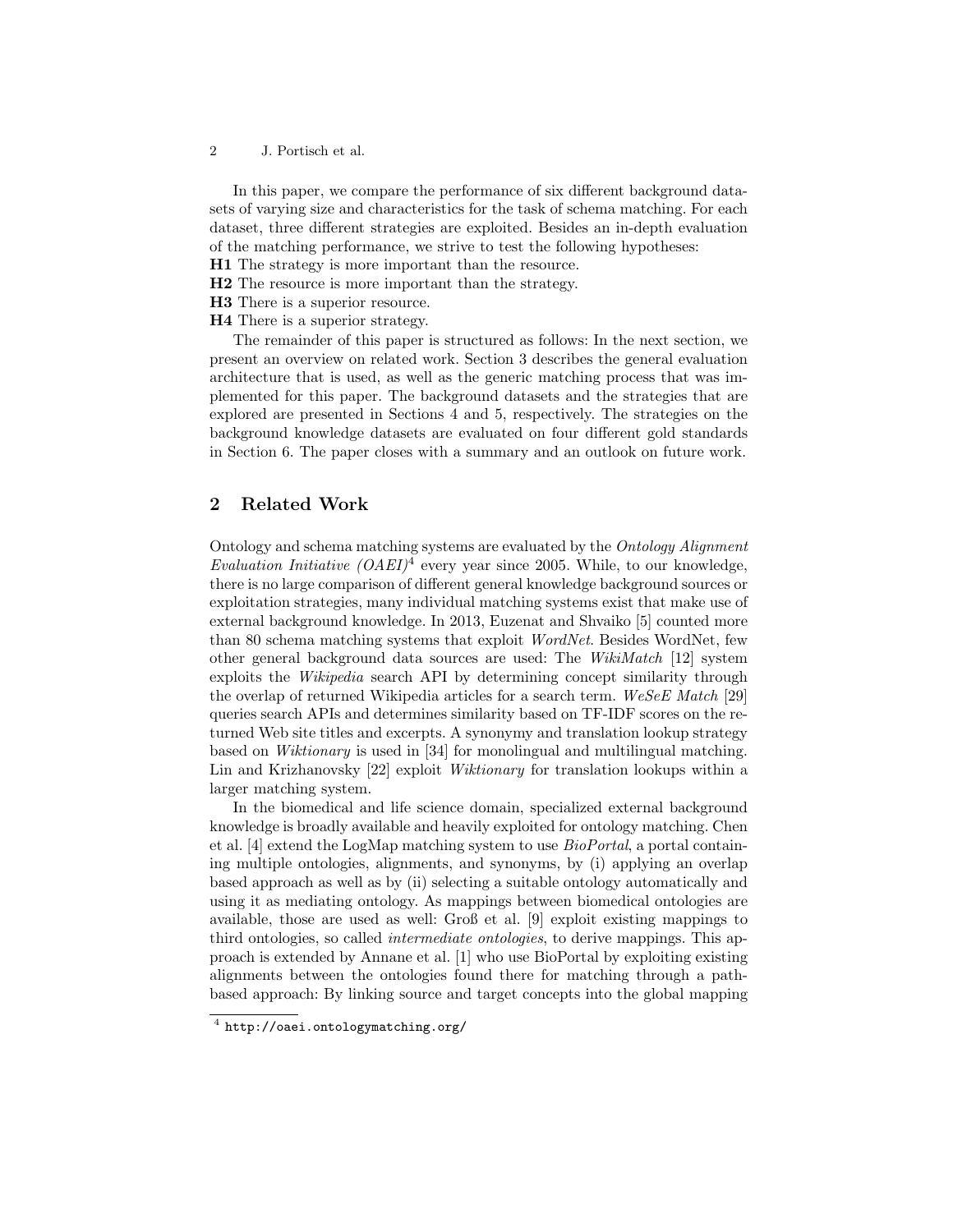graph, the paths that connect the concepts in that graph are used to derive new mappings. In the same domain, research has also been conducted on background knowledge selection. Faria et al. [\[7\]](#page-15-3) propose the usage of a metric, called Map $ping\ Gain\ (MG)$ , which is based on the number of additional correspondences found given a baseline alignment. Quix et al. [\[35\]](#page-16-3) use a keyword-based vector similarity approach to identify suitable background knowledge sources. Similarly, Hartung et al. [\[10\]](#page-15-4) introduce a metric, called effectiveness, that is based on the mapping overlap between the ontologies to be matched. While in the biomedical domain, many specialized resources are available and data schemas are heavily interlinked, this is not the case for other domains. As a consequence, such methods cannot be easily translated and applied.

Background knowledge sources are also used for multilingual matching tasks. Here, translation APIs are often used such as Microsoft Bing Translator by KEPLER [\[17\]](#page-15-5) or *Google Translator* by *LogMap*.

Approaches that exploit vector representations of concepts are rarely found in the ontology or schema matching domain. The DOME [\[14\]](#page-15-6) matching system employs a doc2vec [\[20\]](#page-15-7) approach to concepts within the ontologies to be mapped. Similarly, AnyGraphMatcher [\[23\]](#page-15-8) attempts to embed the ontologies to be mapped at runtime but achieves very low results in the OAEI 2019. DESKMatcher [\[27\]](#page-16-4) applies a knowledge graph embedding approach on external knowledge but did not perform competitively in the OAEI 2020 either. WebIsAlod is exploited as external background knowledge in [\[31\]](#page-16-5) through a combined string matching and graph embedding strategy.

These examples show that there is a larger body of works exploiting background knowledge with various strategies; however, they are always used in the context of a larger matching system. Ablation studies and therefore statements about the utility of a particular source and/or strategy are not available.

## <span id="page-2-0"></span>3 General Approach

To close this gap, we propose a simple, generic matching process that can work with different sources of background knowledge and exploitation strategies. Our aim is not to build a top-performing matching system, but to provide a testbed for a fair comparison of different background knowledge sets and strategies.

## 3.1 Overview

Figure [1](#page-3-0) depicts the architectural evaluation setting: A generic matcher accepts two ontologies and outputs an alignment. Thereby, it applies a strategy that can be exchanged independently of other matcher settings. Given labels, the matcher can ask a generic linker whether a concept is available in a background knowledge source. Depending on the request type, the linker returns one or more corresponding concepts from the background knowledge. For Wiktionary, for instance, the matcher can ask for concept European Union and the linker would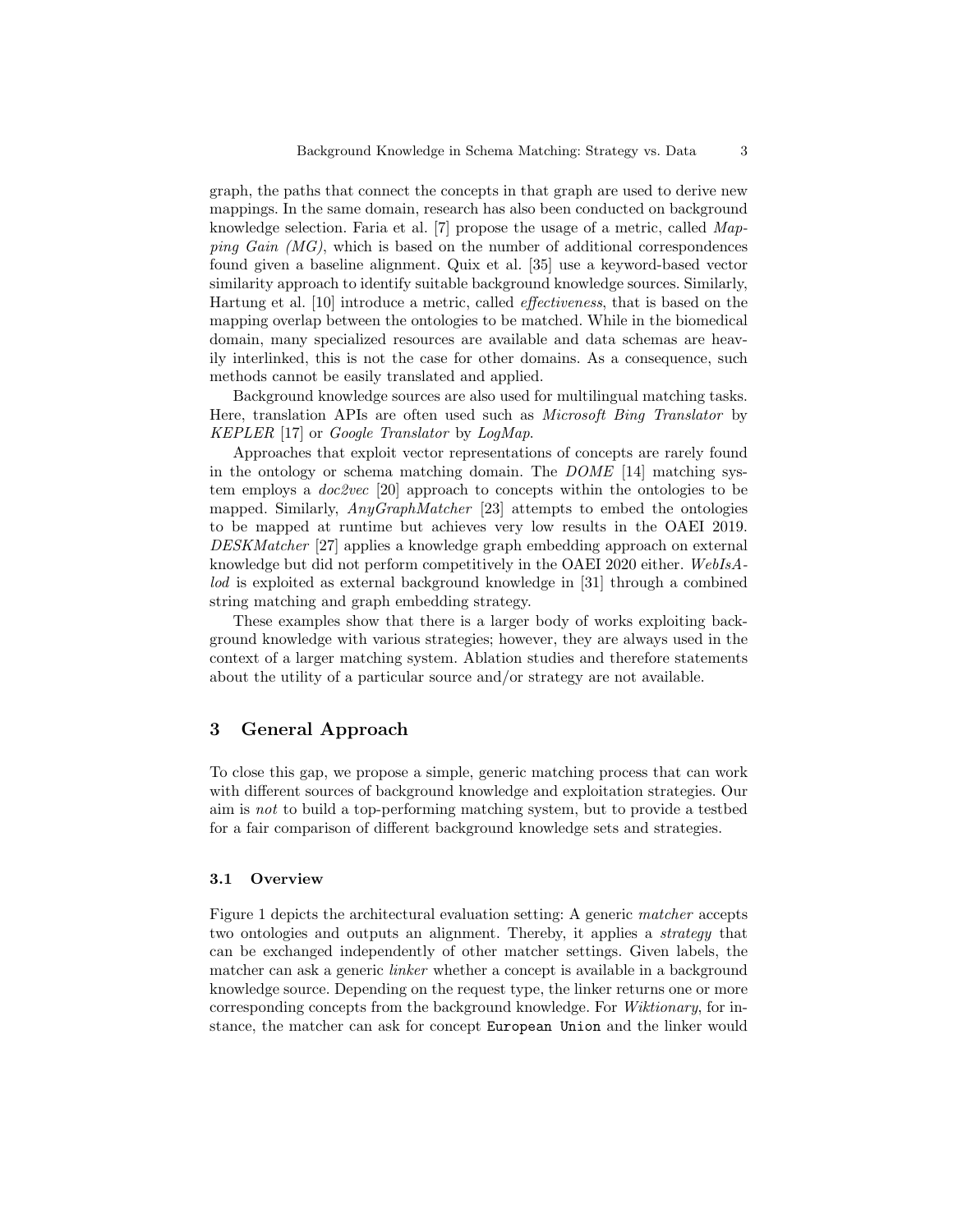return dbnary-eng: European Union. This linking process is also known as anchoring or contextualization [\[6\]](#page-14-3). Now that the matcher knows the representation in the background knowledge set, it can request further information through a generic resource wrapper (such as similarities between concepts). Therefore, a resource and a corresponding *linking process* (that is wrapped by the *linker*) have to be set. The implementation allows to change the *resource* and the *linking* process independently of other matcher settings such as the strategy.



<span id="page-3-0"></span>Fig. 1. Architectural setting to evaluate different background datasets exploiting different strategies.

#### 3.2 Matching Process

The matching process can be divided into two parts: linking and matching. The linking operation is implemented as a three step process: (i) Full Label Linking, (ii) Longest Token Linking, and (iii) Token Linking. Later linking steps are only performed when the previous step was not able to link the label. In step (i), the full, i.e. unchanged, label is linked to a concept in the background knowledge source. Often, labels are composite concepts that do not appear in the knowledge source as a whole but in parts. To cover this case, step (ii) tokenizes labels and truncates them from the right. Linked parts are removed and the process is repeated to check for further concepts. This allows to detect long sub-concepts even if the full string cannot be found. Label *conference banquet*, for example, cannot be linked to the Wiktionary background dataset using the full label. However, by applying right-to-left truncation, the label can be linked to two concepts, namely conference and banquet, and in the following also be matched to concept conference dinner which is linked in the same fashion. The last fallback strategy is token linking (iii) which tokenizes each label (using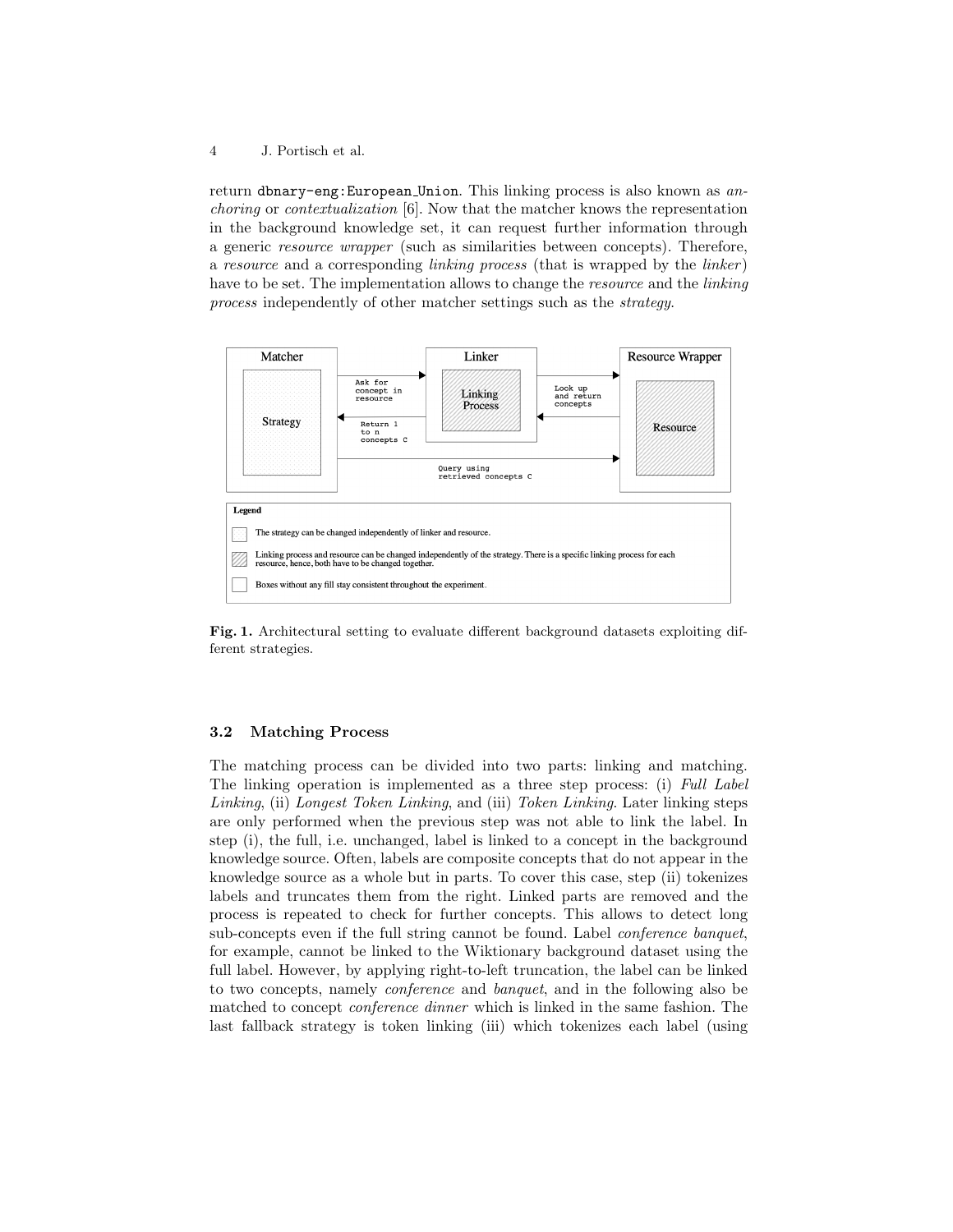spaces, underscores, and camel case recognition) and links the individual tokens to the background dataset.

After completion of the linking process, the match operation is performed. Multiple strategies are implemented here (see Section [5\)](#page-6-0) which operate on the links. For the synonymy strategy, a match would be, for instance, annotated for (person, individual) given that the two labels are synonymous according to the background dataset employed. If there are multiple links (linking steps (ii) and (iii)), a match requires that every link has a matching partner (according to the strategy applied) in the set of links of the other label. In order to obtain a one-to-one alignment, the Hungarian extraction method [\[19\]](#page-15-9) is applied.

The overall matching runtime performance is improved by adding string matches directly to the final alignment. This step runs independently of the strategy or the background dataset used. It does not skew the outcome because all strategies under consideration in this paper are purely label-based. Hence, the same label used for two entities would always lead to a match.

Overall, the matching process scales with  $O(nm)$  where n is the number of elements in one ontology and  $m$  is the number of elements in the other ontology.[5](#page-4-1) It is important to note that the scalability can be improved by adding a candidate pre-selecion/blocking component. However, since scalability is not the main concern of this paper, we decided against complicating the matching pipeline.

The matcher is implemented using the Matching EvaLuation Toolkit [\[15,](#page-15-10)[16\]](#page-15-11)  $(MELT)^6$  $(MELT)^6$ , an open-source Java framework for matcher development, tuning, evaluation, and packaging recommended by the OAEI. The matcher is implemented so that it is possible to use different sources of background knowledge and different strategies within the matching process. The implementation of this paper (linker, background sources, significance evaluation) has been unit tested, documented, and contributed to the framework so that other researchers can use the matching parts of the implementation (e.g. to easily use Wikidata synonyms/hypernyms through an API) for their matching system.[7](#page-4-3)

# <span id="page-4-0"></span>4 Background Datasets

For this paper, six knowledge graphs are exploited as background knowledge within the matching process. They are quickly introduced in the following:

BabelNet [\[28\]](#page-16-6) is a large multilingual knowledge graph that integrates (originally) Wikipedia and WordNet. Later, additional resources such as Wiktionary

<span id="page-4-1"></span> $5$  The size of the external resource is not relevant within the matching process since all similarity functions applied here are lookup-based. When training an embedding with the external resource, the size of the resource affects scalability; however, the training is a one-time process – once the vectors are available, they can be reused in all other matching tasks.

<span id="page-4-2"></span> $^6$  <https://github.com/dwslab/melt/>

<span id="page-4-3"></span><sup>7</sup> [https://dwslab.github.io/melt/matcher-development/](https://dwslab.github.io/melt/matcher-development/with-background-knowledge) [with-background-knowledge](https://dwslab.github.io/melt/matcher-development/with-background-knowledge)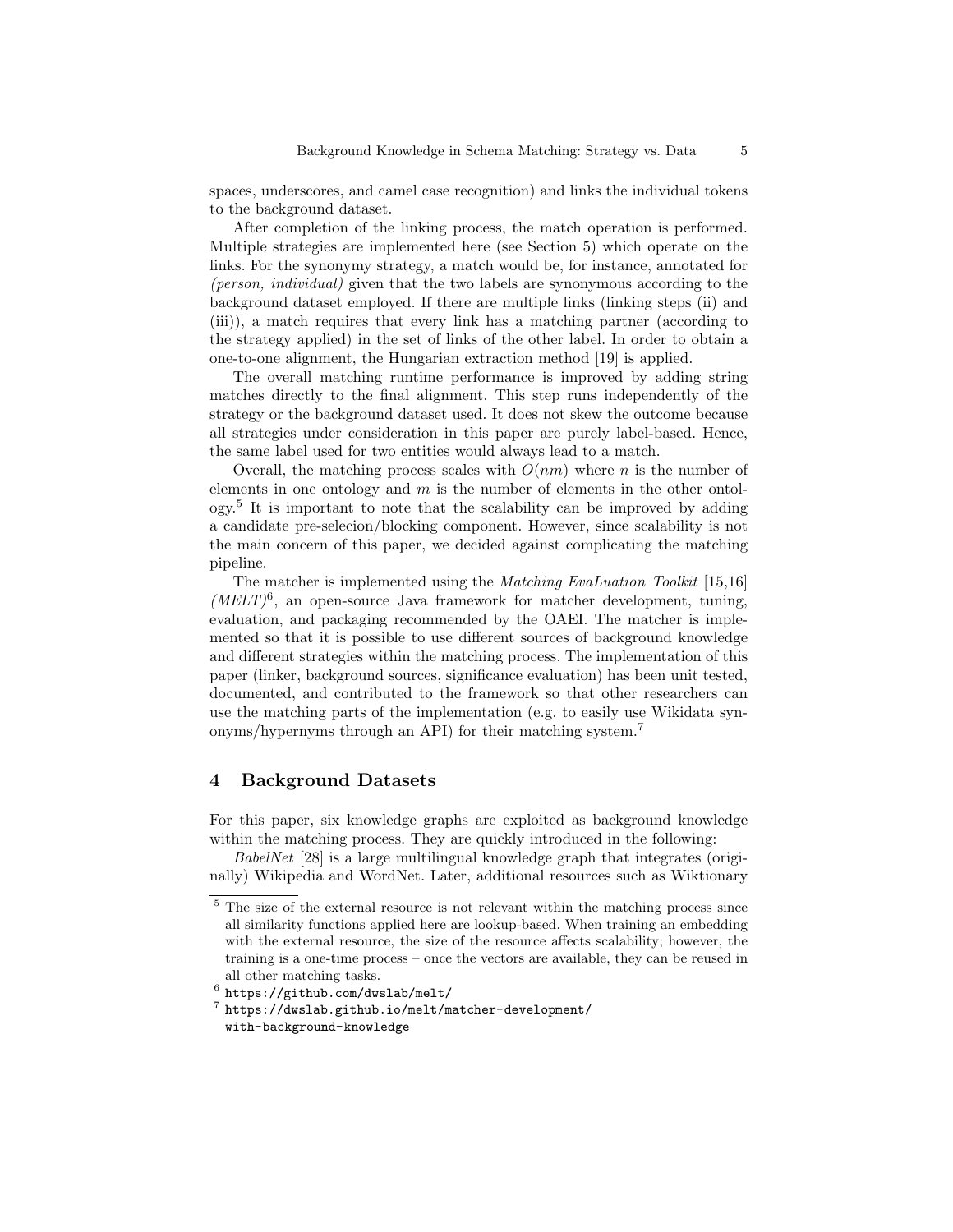were added. The integration between the resources is performed in an automated manner. The dataset does not just contain lemma-based knowledge but also instance data (named entities) such as the singer and songwriter Trent Reznor. For the embedding strategy, the RDF version of BabelNet  $3.6$  was used<sup>[8](#page-5-0)</sup>, for the other strategies, the BabelNet 4.1 indices.

Wiktionary is a "collaborative project run by the Wikimedia Foundation to produce a free and complete dictionary in every language"[9](#page-5-1) . The project is organized similarly to Wikipedia: Everybody can contribute and edit the dictionary. The content is reviewed in a community process. Like Wikipedia, Wiktionary is available in many languages.

 $DBnary$  [\[38\]](#page-16-7) is an RDF version of Wiktionary that is publicly available.<sup>[10](#page-5-2)</sup> The DBnary dataset makes use of an extended LEMON model [\[24\]](#page-15-12) to describe the data. For this work, a recent download from March 2021 of the English Wiktionary has been used.

 $WeIs ALOD$  is a large hypernymy graph based on the  $WebsA$  database [\[37\]](#page-16-8). The latter is a dataset which consists of hypernymy relations extracted from the Common Crawl, a large set of crawled Web pages. The extraction was performed in an automatic manner through Hearst-like [\[11\]](#page-15-13) lexico-syntactic patterns. For example, from the sentence "[...] added that the country has favourable economic agreements with major economic powers, including the European Union.", the fact isA(european union, major economic power) is ex-tracted.<sup>[11](#page-5-3)</sup> WebIsALOD [\[13\]](#page-15-14) is the Linked Open Data endpoint which allows to query the data in  $SPARQL<sup>12</sup>$  $SPARQL<sup>12</sup>$  $SPARQL<sup>12</sup>$  In addition to the endpoint, machine learning was used to assign confidence scores to the extracted triples. For this work, a confidence threshold of 0.5 for hypernymy relations was chosen. The dataset of the endpoint is filtered, i.e. it contains a subset of the original WebIsA database, to ensure a higher data quality. The knowledge graph contains instances as well as more abstract concepts that can also be found in a dictionary.

WordNet [\[8\]](#page-15-15) is a well-known and heavily used database of English words that are grouped in sets which represent one particular meaning, so called synsets. The resource is strictly authored. WordNet is publicly available, included in many natural language processing frameworks, and often used in research. An RDF version of the database is also available for download and was used for this  $\rm{work.}^{13}$  $\rm{work.}^{13}$  $\rm{work.}^{13}$ 

Wikidata [\[40\]](#page-16-9) is a collaboratively built knowledge base containing more than 93 million data items. Like Wikipedia and Wiktionary, the project is run by the Wikimedia Foundation. It is publicly available  $14$  and under a permissive license. For this work, a download from March 2021 has been used.

<span id="page-5-0"></span><sup>8</sup> Unfortunately, there is no RDF version of the latest BabelNet version.

<span id="page-5-1"></span> $^9$  [https://web.archive.org/web/20190806080601/https://en.wiktionary.org/](https://web.archive.org/web/20190806080601/https://en.wiktionary.org/wiki/Wiktionary/) [wiki/Wiktionary/](https://web.archive.org/web/20190806080601/https://en.wiktionary.org/wiki/Wiktionary/)

<span id="page-5-2"></span> $^{10}$ <http://kaiko.getalp.org/about-dbnary/download/>

<span id="page-5-3"></span> $11$  <http://webisa.webdatacommons.org/417880315>

<span id="page-5-4"></span><sup>12</sup> <http://webisa.webdatacommons.org/>

<span id="page-5-5"></span><sup>13</sup> <http://wordnet-rdf.princeton.edu/about/>

<span id="page-5-6"></span> $14$  [https://www.wikidata.org/wiki/Wikidata:Main\\_Page](https://www.wikidata.org/wiki/Wikidata:Main_Page)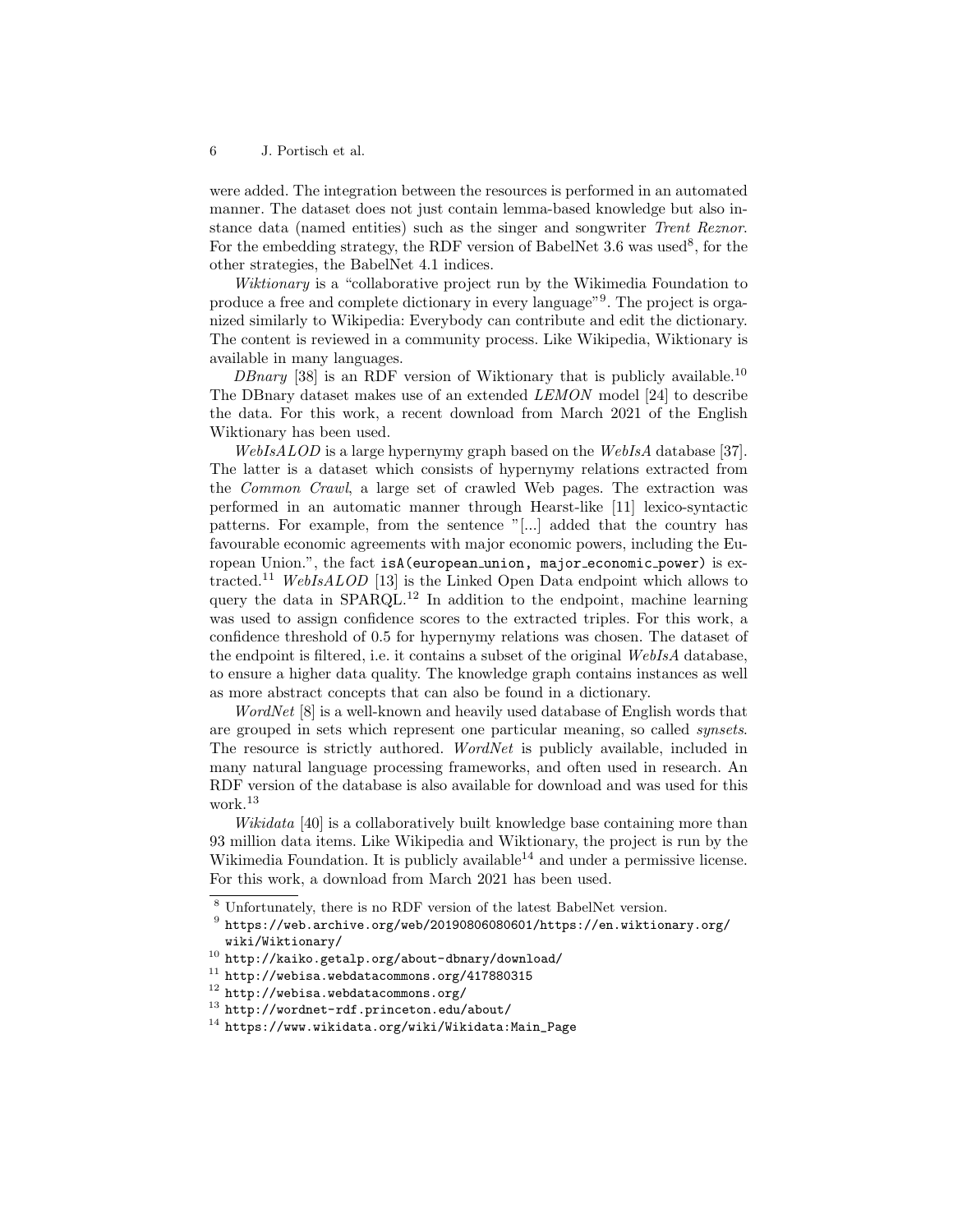DBpedia [\[21\]](#page-15-16) is a knowledge graph that is extracted from Wikipedia infoboxes. The underlying RDF files are available for download. For this work, the latest available files as of March 2021 have been downloaded via the DBpedia Databus<sup>[15](#page-6-1)</sup> (rather than the 2016-10 version of DB pedia that is often used).

## <span id="page-6-0"></span>5 Strategies

In the following, the exploitation strategies applied on the datasets outlined in the previous section are introduced.

#### 5.1 Synonymy

The synonymy strategy exploits existing synonymy relations in the datasets. On Wiktionary, for instance, tired is explicitly named as a synonym for sleepy. Given two entities  $e_1 \in O_1$  and  $e_2 \in O_2$  of two ontologies  $O_1$  and  $O_2$ , a match is annotated if the synonymy relation holds between at least one pair of their labels  $l_{e_1}$  and  $l_{e_2}$  according to the background dataset B that is used. This is depicted in Equation [1.](#page-6-2)

<span id="page-6-2"></span>
$$
isMatch_B(e_1, e_2) = isSymonymous_B(l_{e_1}, l_{e_2})
$$
\n<sup>(1)</sup>

The WebIsALOD dataset does not contain explicitly stated synonyms. Here, a synonym is assumed if both labels  $l_{e_1}$  and  $l_{e_2}$  appear as hypernyms of each other as shown in Equation [2.](#page-6-3) This occurs more often than one might assume due to the automatic extraction process that is applied to create this knowledge graph.<sup>[16](#page-6-4)</sup> The intuition behind the assumption here is that two things  $X$  and  $Y$ are describing the same thing if it was stated on the Web that  $X$  is a  $Y$  and that  $Y$  is an  $X$ .

<span id="page-6-3"></span>isMatch<sub>WebIsALOD</sub>
$$
(e_1, e_2) = isHypernymous(l_{e_1}, l_{e_2}) \wedge isHypernymous(l_{e_2}, l_{e_1})
$$
  
(2)

For DBpedia, the properties rdfs:label, foaf:name, dbo:alias, dbp:name, and dbp:otherNames are used to obtain labels, and two entities are considered synonymous if they have at least one label in common. On Wikidata, we use rdfs:label and skos:altLabel to obtain labels, and determine synonymy with the same mechanism.

# 5.2 Synonymy and Hypernymy

The synonymy and hypernymy strategy exploits the synonymy relations in the background datasets and, in addition, the hypernymy relations. Given two labels

<span id="page-6-1"></span> $^{15}$  <https://databus.dbpedia.org/>

<span id="page-6-4"></span><sup>&</sup>lt;sup>16</sup> For example, *symposium* and *conference* are mutual hypernyms of each other in WebIsALOD.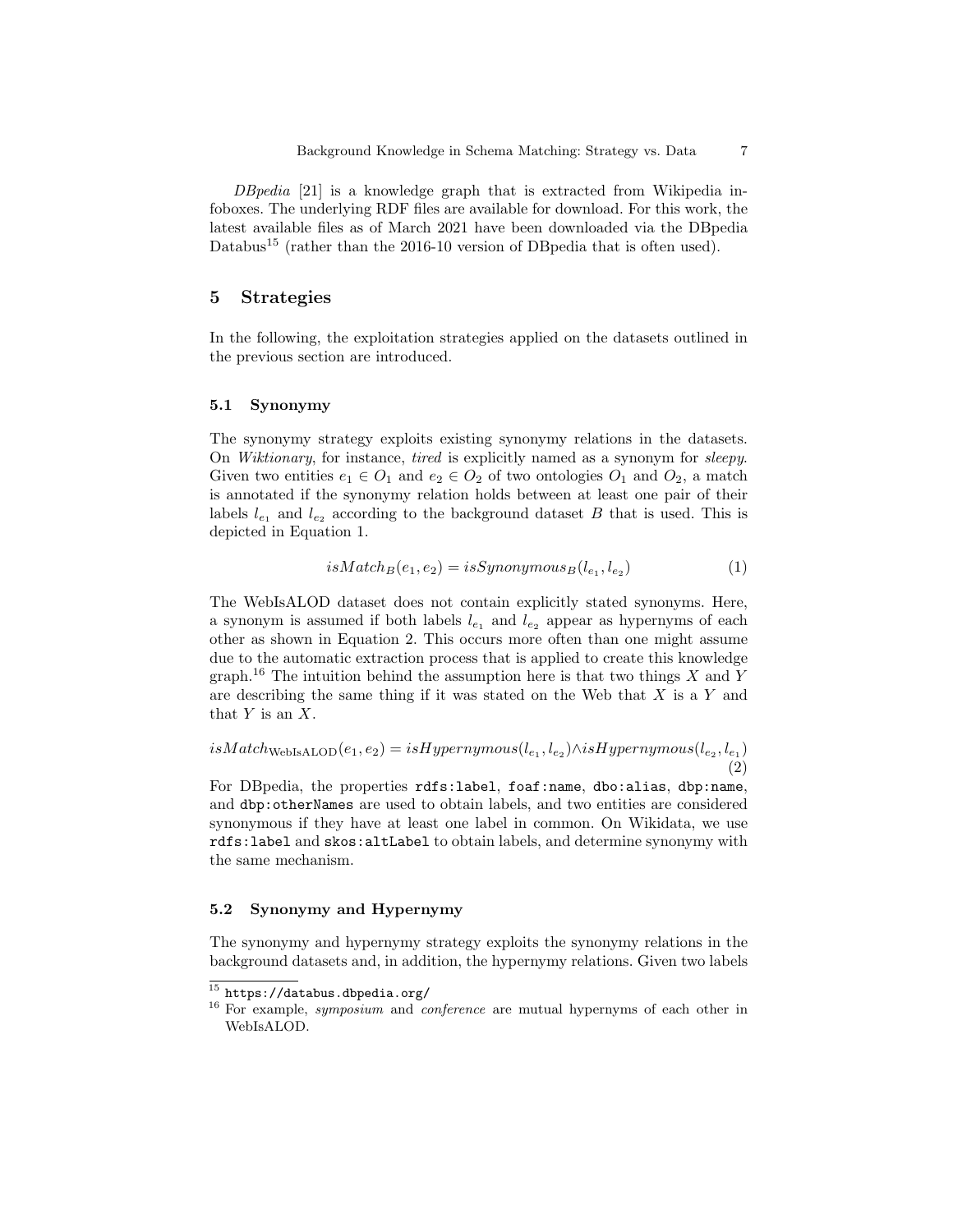$l_{e_1}$  and  $l_{e_2}$  of two entities  $e_1$  and  $e_2$ , a match is annotated if one of the semantic relations holds between the two labels as depicted in Equation [3.](#page-7-0)

isMatch<sub>B</sub>(
$$
e_1, e_2
$$
) = isSymonymous<sub>B</sub>( $l_{e_1}, l_{e_2}$ )  
\n
$$
\lor
$$
isHypernym<sub>B</sub>( $l_{e_1}, l_{e_2}$ ) 
$$
\lor
$$
isHypernym<sub>B</sub>( $l_{e_2}, l_{e_1}$ ) (3)

<span id="page-7-0"></span>For DBpedia, the properties rdf:type and dbo:type are used to obtain hypernyms. On Wikidata, we use wdt:P31 (instance of) and wdt:P279 (subclass of).

## 5.3 Knowledge Graph Embeddings

Knowledge graph embeddings, i.e. the vector-based representation of the elements within a knowledge graph, are a very active research area in recent years. Many such methods are known [\[18\]](#page-15-17). For this paper, we exploit the  $RDF2Vec$  [\[36\]](#page-16-10) approach: Random walks through the knowledge graph are generated starting from each node. The walks include the named edges of the graph. After the walk generation, the word2vec [\[25\]](#page-15-18) algorithm is applied. Thereby, a vector representation for each node and each edge is obtained. This embedding approach has been chosen due to its simplicity, its good performance on a multitude of tasks (rather than being developed for only one task, RDF2Vec is task agnostic), its previous usage in ontology matching, and its scalability. It is important to note that the background knowledge source is transformed into a vector space – not the ontologies that are to be matched.

Two entities  $e_1 \in O_1$  and  $e_2 \in O_2$  of two different ontologies  $O_1$  and  $O_2$  are matched if their labels  $l_{e_1}$  and  $l_{e_2}$  can be mapped to a vector  $v_{l_{e_1}}$  and  $v_{l_{e_2}}$  in the background knowledge dataset  $B$  and the cosine similarity  $sim$  between the two vectors is larger than a predefined threshold  $t$ . Hence:

$$
isMatch_B(e_1, e_2) = sim(v_{l_{e_1}}, v_{l_{e_2}}) > t
$$
\n(4)

For WebIsALOD and WordNet, the pre-trained models from  $KGvec2q0^{17}$  $KGvec2q0^{17}$  $KGvec2q0^{17}$  [\[32\]](#page-16-11) were used. The models were trained with the same configuration and, therefore, allow for comparability. Embeddings for the other three graphs are not available for download and were trained specifically for this paper.

Despite good scalability behavior of the embedding approach, vector representations for BabelNet, Wikidata, and DBpedia could not be calculated within 10 days. Therefore, RDF2Vec Light [\[33\]](#page-16-12) was used for those very large knowledge graphs. The variant is based on the notion that, given a concrete task, only a small set of nodes within a knowledge graph are of actual interest. For example, given the matching task within the anatomy domain, a vector representation of Year Zero, a music album by the industrial rock band Nine Inch Nails, is not of particular interest. Therefore, a set of nodes of interest is defined in advance and walks are only generated for those. For ontology matching, the set of nodes of interest is known through the linking operation. Experiments showed that the

<span id="page-7-1"></span> $\overline{17}$  <http://kgvec2go.org/>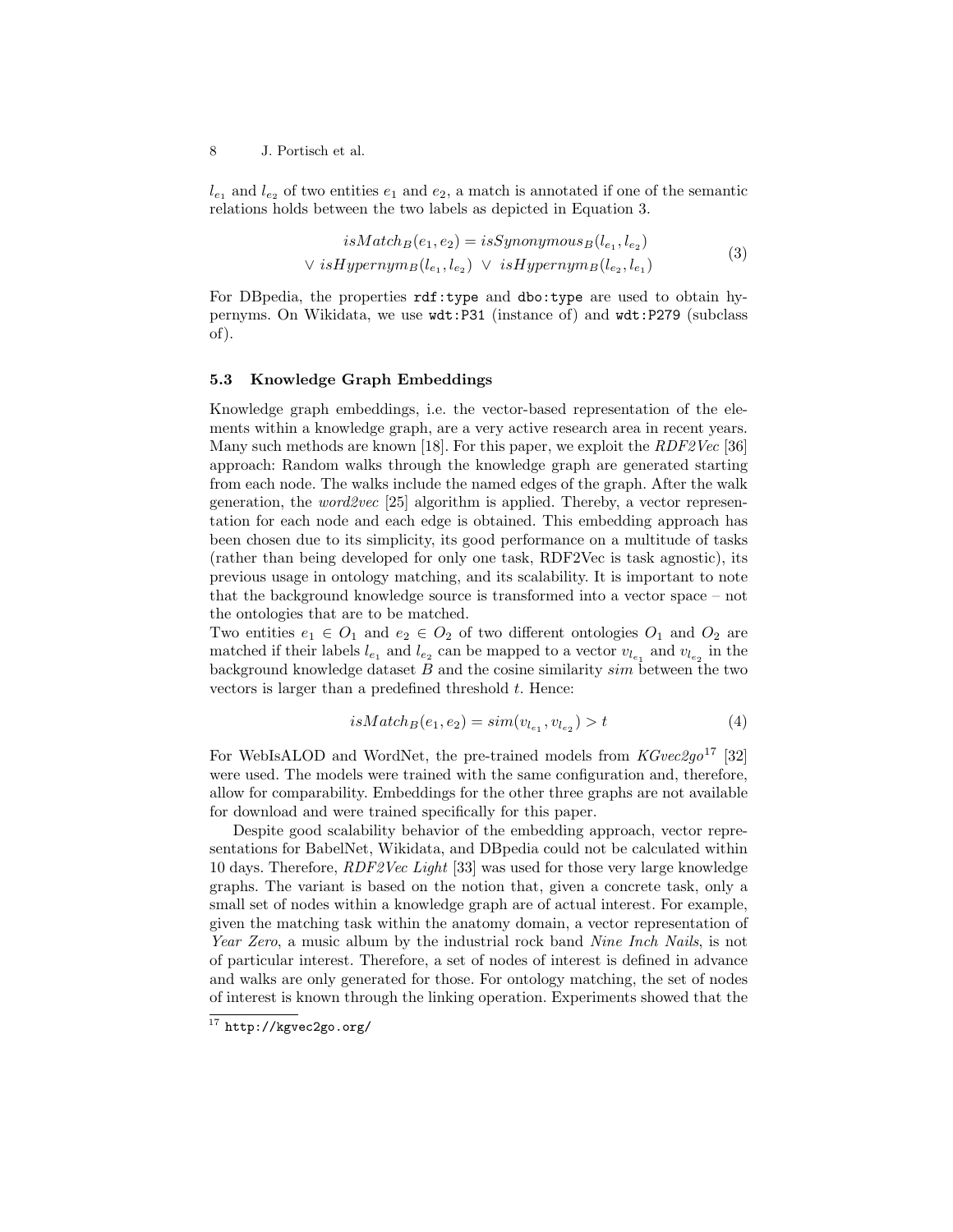performance of the light variant yields good results on various machine learning tasks compared to the classic variant [\[33\]](#page-16-12). For this work, the following parameters have been used: 500 walks per node,  $depth = 4$  (i.e., 4 node hops), SG variant, window  $= 5$ , and dimension  $= 200$ . For the matcher configuration, a threshold of  $t = 0.7$  was used.

#### 5.4 Combination of Sources

The combination strategy exploits all datasets at the same time with the strategies mentioned above. For the synonymy strategy, a match is annotated if any background dataset finds evidence for a synonymy relation. The same logic is also applied in the synonymy and hypernymy strategy and the embedding strategy.

# <span id="page-8-0"></span>6 Evaluation

We evaluate all combinations of the strategies presented in Section [5](#page-6-0) and background datasets presented in Section [4](#page-4-0) on four evaluation datasets: (i) OAEI Anatomy [\[2\]](#page-14-4), (ii) OAEI Conference [\[3\]](#page-14-5), (iii) SAP FS [\[30\]](#page-16-13), and (iv) LargeBio. The experiments were performed on a 24 core server  $(\hat{a} 2.6 \text{ GHz})$  with 386Gb of RAM running Debian 10.

## 6.1 Evaluation Datasets

Dataset (i) consists of two anatomical ontologies where the human anatomy has to be mapped to the anatomy of a mouse. The Conference dataset (ii) consists of 16 ontologies from the conference domain and 120 alignment tasks between them. Out of those, 21 reference alignments are publicly available. The results reported in this paper refer to the available alignments. In order to allow for comparability with other matching systems, micro averages are reported; those are also reported by the OAEI Conference track organizers. The SAP FS dataset (iii) is a proprietary evaluation dataset from the banking and insurance industry consisting of 5 matching tasks. The ontologies in that dataset have been derived from conceptual data models. The dataset has been provided to the authors of this paper for research purposes by SAP SE Financial Services. In order to allow for comparability with the numbers reported in the original paper, macro averages are reported here. From the LargeBio track (iv), the FMA/NCI small test case is used for the evaluation here. Overall, 21 matching system variants are evaluated on four tracks with a total of 28 test cases.

## 6.2 Evaluation Metrics

The alignments are evaluated using precision, recall, and  $F_1$  which is the harmonic mean of the latter two. In addition, it is evaluated whether the alignments obtained by the different strategy-source combinations are significantly different.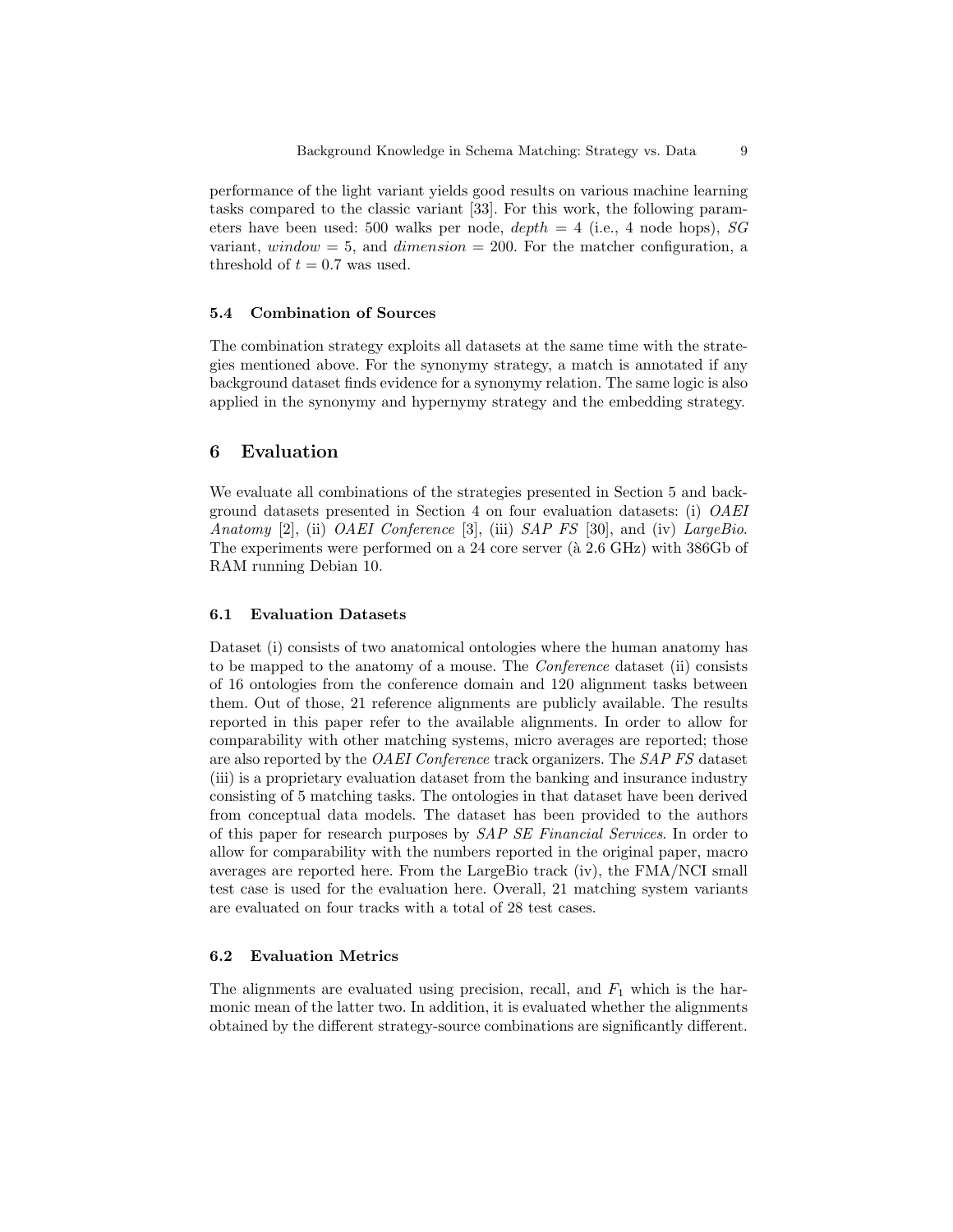Therefore, a significance metric is required. For this work, we use McNemar's significance test as proposed by Majid et al.  $[26]$ : Be R the reference alignment and  $A_1$ ,  $A_2$  two system alignments. We can now calculate the two relevant elements from the contingency table as follows:

$$
n_{01} = |(A_2 \cap R) - A_1| + |A_1 - A_2 - R|
$$
  
\n
$$
n_{10} = |(A_1 \cap R) - A_2| + |A_2 - A_1 - R|
$$
\n(5)

The significance can then be determined using McNemar's asymptotic test with continuity correction:

$$
\chi^2 = \frac{(|n_{01} - n_{10}| - 1)^2}{n_{01} + n_{10}}\tag{6}
$$

For a small sample size  $(n = n_{01} + n_{10}; n < 25)$ , McNemar's exact test has to be used to obtain the p value:

$$
p = \sum_{x=n_{01}}^{n} {n \choose x} (\frac{1}{2})^2
$$
 (7)

For this paper, a significance level alpha of  $\alpha = 0.05$  was chosen. As a side contribution of this work, the evaluation code for significance testing has been contributed to the MELT framework [\[15\]](#page-15-10) to facilitate reuse by other researchers.

#### 6.3 Results

The performance results in terms of precision, recall, and  $F_1$  are presented in Table [1.](#page-10-0) The number of significantly different test case alignments is given in Figure [2.](#page-11-0) More detailed performance and significance statistics as well as all align-ments are available for download.<sup>[18](#page-9-0)</sup> It can be seen that the synonymy strategy consistently achieves the highest precision throughout all background knowledge resources. In terms of  $F_1$ , the synonymy strategy performs best in most cases when evaluating the strategy on each background source separately. The only area where the synonymy strategy falls short is recall. The significance tests show that despite similar scores, the alignments within this strategy group are significantly different in 285 out of 588 cases. This is also visible in Figure [2](#page-11-0) which shows the number of significantly different alignments (given two matching systems). From the figure, it can be seen, for instance, that there are 22 significantly different alignments between DBpedia and Wiktionary using the synonymy strategy but only 5 different alignments between DBpedia and the combination approach using the synonymy strategy.

With the exception of BabelNet, the addition of hypernyms increases recall.<sup>[19](#page-9-1)</sup> However, a drop in precision leads to overall lower  $F_1$  scores (with the exception

<span id="page-9-0"></span> $^{18}$ <https://github.com/janothan/bk-strategy-vs-data-supplements/>

<span id="page-9-1"></span><sup>&</sup>lt;sup>19</sup> This may seem odd at first. However, lower recall values are due to the Hungarian optimization method to obtain a 1:1 alignment, which, in that case, extracts more false positives.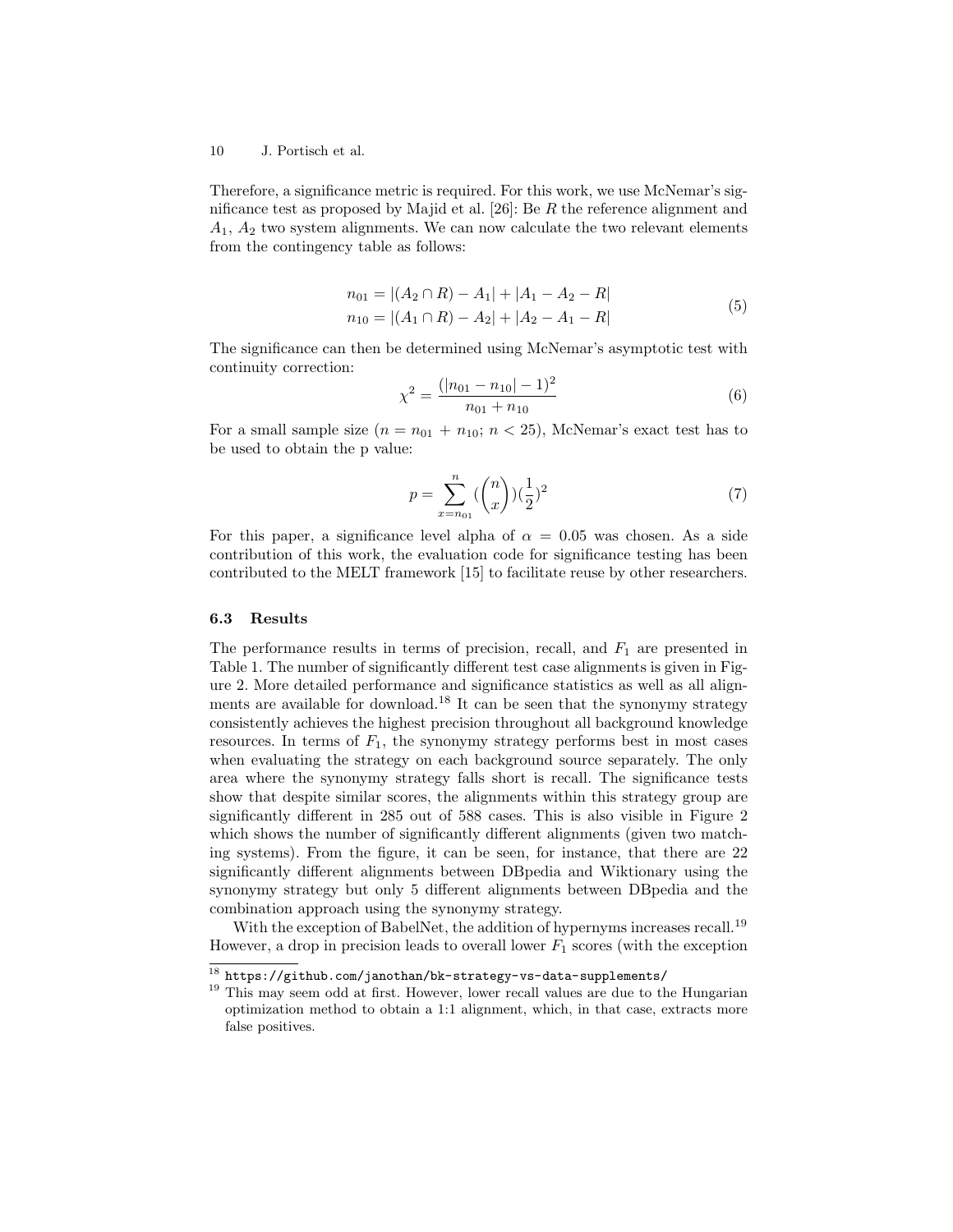<span id="page-10-0"></span>

| sults of six different background knowledge datasets exploiting three different strategies on four different gold | the Conference task, micro averages are used while for the SAP FS task, macro averages are reported. Basel<br>rzers (FMA/NCI baselines are not provided)<br>$\overline{H}$ of $\overline{H}$ or $\overline{H}$ |
|-------------------------------------------------------------------------------------------------------------------|----------------------------------------------------------------------------------------------------------------------------------------------------------------------------------------------------------------|
|                                                                                                                   |                                                                                                                                                                                                                |

|                                                       |                                                                          |              | Anatomy |       |       | Conference |       |              | $_{\rm F}$ S<br><b>SAP</b> |       |                    | FMA/NCI<br>Ilsmal) |       |
|-------------------------------------------------------|--------------------------------------------------------------------------|--------------|---------|-------|-------|------------|-------|--------------|----------------------------|-------|--------------------|--------------------|-------|
| Knowledge<br>Graph                                    | Strategy                                                                 | $\mathbf{p}$ | ≃       | 톱     | д     | ≃          | $\Xi$ | $\mathbf{a}$ | $\mathbf{g}$               | $\Xi$ | д                  | ⊯                  | 굽     |
| <b>BabelNet</b>                                       | $\mathbf{z}$<br>$\overline{S}$                                           | 0.947        | 0.752   | 0.838 | 0.677 | 0.566      | 0.617 | 0.404        | 0.153                      | 0.222 | 0.909              | 0.370              | 0.526 |
|                                                       | $\rm \Pr_{XH} + \rm \Pr_{X}$                                             | 0.935        | 0.755   | 0.835 | 0.562 | 0.534      | 0.548 | 0.358        | 0.153                      | 0.214 | 0.869              | 0.366              | 0.515 |
|                                                       | $\overline{F2Vec}$<br>$\mathbf{ht}$<br><u>iaje</u><br><u>HE al</u><br>KS | 0.514        | 0.697   | 0.592 | 0.312 | 0.269      | 0.289 | 0.206        | 0.138                      | 0.165 | 0.312              | 0.269              | 0.289 |
| WebIsALOD                                             | Z                                                                        | 0.967        | 0.692   | 0.807 | 0.659 | 0.495      | 0.566 | 0.468        | 0.144                      | 0.220 | 0.979              | 0.265              | 0.417 |
|                                                       | $N + N$<br>$\overline{\textbf{N}}$                                       | 0.915        | 0.695   | 0.790 | 0.458 | 0.537      | 0.494 | 0.349        | 0.146                      | 0.206 | 0.867              | 0.265              | 0.406 |
|                                                       | F <sub>2</sub> Vec<br>$_{\rm RD}$                                        | 0.789        | 0.701   | 0.742 | 0.269 | 0.541      | 0.359 | 0.261        | 0.140                      | 0.182 | 0.637              | 0.269              | 0.378 |
| Wiktionary                                            | $\mathbf{z}$<br>$\overline{S}$                                           | 0.968        | 0.712   | 0.820 | 0.691 | 0.534      | 0.603 | 0.459        | 0.146                      | 0.221 | 0.977              | 0.282              | 0.437 |
|                                                       | HYP<br>$\frac{+}{\mathbf{Z}}$<br>$\overline{\textbf{S}}$                 | 0.967        | 0.712   | 0.820 | 0.675 | 0.538      | 0.599 | 0.459        | 0.146                      | 0.221 | 0.972              | 0.282              | 0.437 |
|                                                       | F <sub>2</sub> Vec<br>$\mathbf{B}$                                       | 0.644        | 0.706   | 0.674 | 0.249 | 0.525      | 0.338 | 0.286        | 0.143                      | 0.190 | 0.477              | 0.283              | 0.355 |
| WordNet                                               | $\mathbf{z}$<br>$ \mathbf{S} \rangle$                                    | 0.964        | 0.715   | 0.821 | 0.722 | 0.528      | 0.610 | 0.415        | 0.148                      | 0.218 | 0.963              | 0.322              | 0.483 |
|                                                       | $\rm \frac{1}{2}$ HYP<br>$\overline{S}$                                  | 0.929        | 0.722   | 0.813 | 0.614 | 0.531      | 0.569 | 0.374        | 0.151                      | 0.216 | 0.877              | 0.322              | 0.472 |
|                                                       | $\frac{\text{F2Vec}}{\text{N}}$<br>$\overline{BD}$                       | 0.733        | 0.709   | 0.721 | 0.505 | 0.531      | 0.531 | 0.380        | 0.139                      | 0.204 | 0.626              | 0.306              | 0.411 |
| <b>DB</b> pedia                                       | $\overline{S}$                                                           | 0.936        | 0.699   | 0.800 | 0.709 | 0.495      | 0.583 | 0.497        | 0.142                      | 0.221 | 0.917              | 0.356              | 0.512 |
|                                                       | HYP<br>$+$<br>$\overline{z}$<br>$\overline{S}$                           | 0.936        | 0.699   | 0.800 | 0.709 | 0.495      | 0.583 | 0.537        | 0.156                      | 0.242 | 0.917              | 0.356              | 0.512 |
|                                                       | $\overline{\text{F2Vec}}$<br>ht)<br>$\overline{\mathbf{BD}}$             | 0.594        | 0.707   | 0.646 | 0.154 | 0.515      | 0.238 | 0.225        | 0.152                      | 0.181 | 0.468              | 0.344              | 0.397 |
| Wikidata                                              | $\mathbf{z}$<br>$\frac{1}{\sqrt{2}}$                                     | 0.924        | 0.741   | 0.823 | 0.636 | 0.544      | 0.587 | 0.447        | 0.163                      | 0.239 | 0.894              | 0.340              | 0.492 |
|                                                       | $\rm \frac{P}{N}$ $\rm \frac{H}{N}$                                      | 0.924        | 0.741   | 0.823 | 0.636 | 0.544      | 0.587 | 0.446        | 0.163                      | 0.239 | 0.894              | 0.340              | 0.493 |
| XYX<br>HDF<br>HDF<br>Combinations SYN<br>Combinations | F <sub>2</sub> Vec<br>$\ln(t)$                                           | 0.546        | 0.741   | 0.629 | 0.125 | 0.544      | 0.203 | 0.204        | 0.147                      | 0.171 | 0.354              | 0.321              | 0.337 |
|                                                       | Z                                                                        | 0.882        | 0.788   | 0.832 | 0.496 | 0.577      | 0.533 | 0.376        | 0.178                      | 0.241 | 0.829              | 0.477              | 0.605 |
|                                                       | $\mathbf{Y} \mathbf{H} + \mathbf{N}$<br>LSI                              | 0.815        | 0.791   | 0.803 | 0.339 | 0.593      | 0.431 | 0.301        | 0.179                      | 0.224 | $\overline{0.727}$ | 0.481              | 0.579 |
|                                                       | F <sub>2</sub> Vec<br>RD                                                 | 0.241        | 0.786   | 0.369 | 0.050 | 0.620      | 0.242 | 0.139        | 0.194                      | 0.162 | 0.161              | 0.418              | 0.232 |
| Baseline                                              |                                                                          | 0.997        | 0.622   | 0.766 | 0.760 | 0.410      | 0.530 | 0.520        | 0.150                      | 0.230 | ı                  |                    | f,    |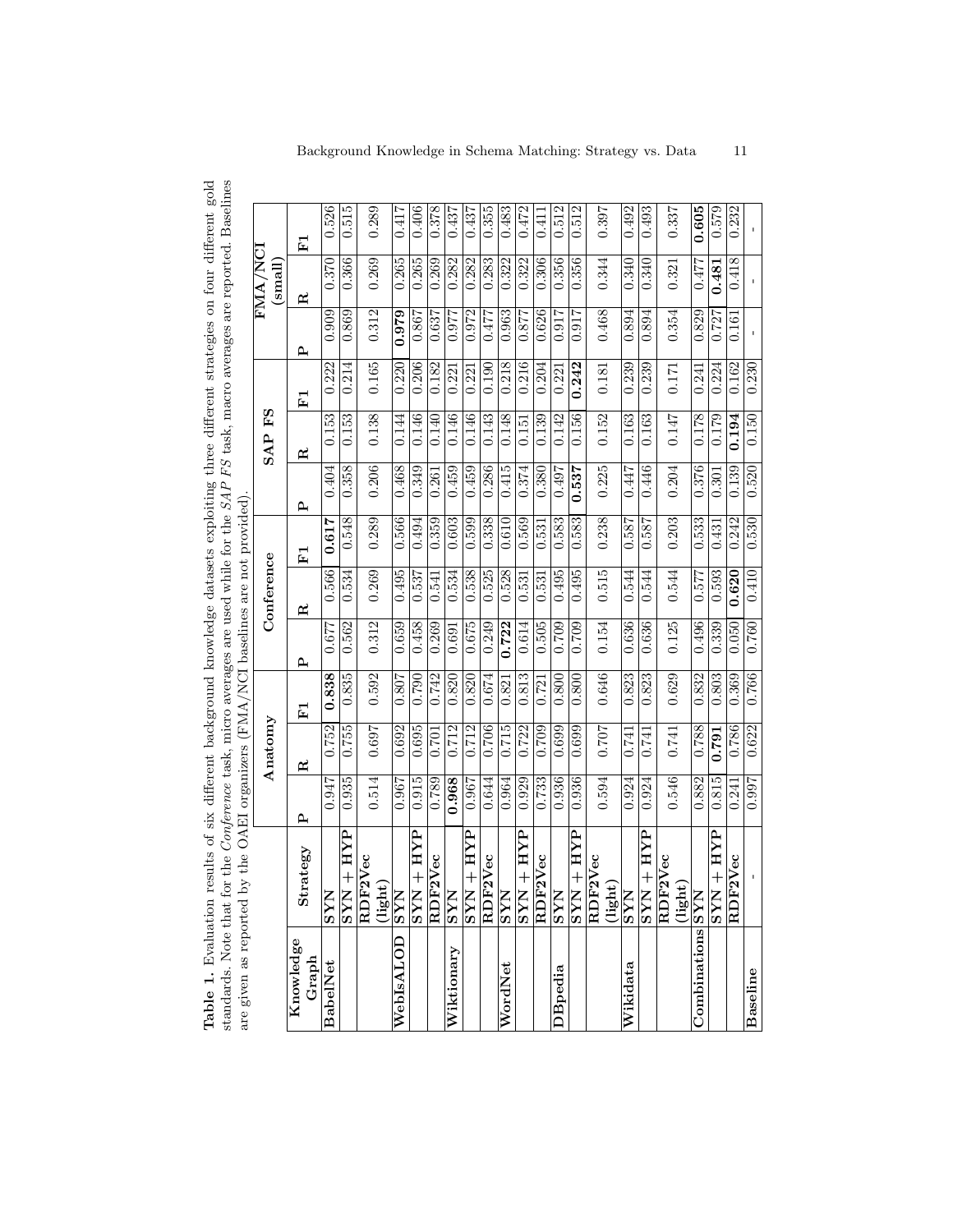

<span id="page-11-0"></span>Fig. 2. Matrix with the number of significantly different test case alignments given two matcher configurations. A higher total number of significantly different test case alignments has a darker shading in the figure. In total, there are 28 test cases.

of DBpedia on SAP FS and Wikidata on FMA/NCI). The results indicate that hypernyms could be used in more complex matching strategies, e.g. as part of candidate generation. Nonetheless, a naïve merge of synonymy and hypernymy sets as main strategy is not generally suitable for precise matching on the given evaluation datasets.

The embedding-based approach falls short of performing competitively. While the recall can be increased in some cases, the method generally scores a significantly lower precision leading to an overall low  $F_1$  score. One likely reason for the bad performance of the embeddings is that the RDF2Vec vector similarity seems to be an indicator for relatedness rather than actual concept similarity – an observation that has also been made earlier [\[32\]](#page-16-11). More promising usage scenarios for the embedding models exploited in this paper are likely candidate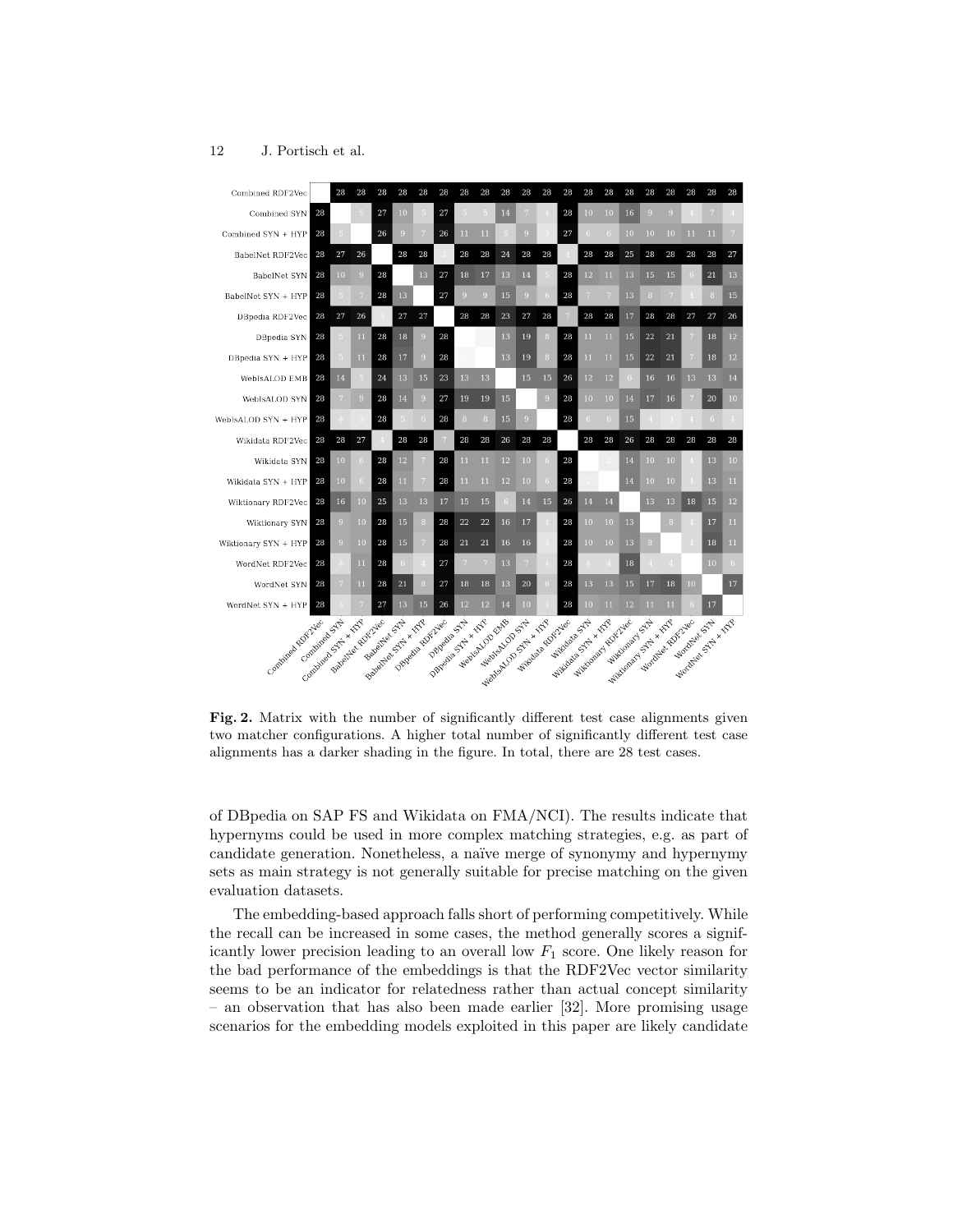selection and hybrid strategies. Concerning significance testing, the embedding strategies produce the most significantly different alignments of all strategies evaluated in this paper. In addition, it was observed that embedding large background knowledge datasets is computationally very expensive which does not apply to the matching run time after the models were trained.

Concerning the choice of background knowledge, WordNet, Wiktionary, and BabelNet are similar in the sense that they are focused on lexical facts. Babel-Net, the largest of the three, scores the overall best  $F_1$  score on Anatomy and Conference. On the remaining two tracks, the performance is competitive.

Despite its small size, WordNet also achieves competitive results compared to Wiktionary on Anatomy, Conference, and SAP FS and outperforms the latter significantly on the LargeBio task. Nevertheless, unlike WordNet, Wiktionary and BabelNet are constantly growing over time due to a community-driven creation process and might outperform WordNet in the long run.

DB pedia performs in the mid-range in terms of  $F_1$ . The recall is lower than that of the better performing systems (BabelNet, Wiktionary, WordNet). The most likely explanation is a lower concept coverage since DBpedia contains rather instances than class concepts. Interestingly, the addition of hypernyms has rarely any effect on this particular background source.

Wikidata performed similarly to DBpedia. Like the latter dataset, the addition of hypernyms does not change the results significantly.

The WebIsALOD dataset achieves the lowest overall results. The most likely reason is that the dataset is not authored but automatically built leading to a lot of noise contained in the dataset (wrong hypernyms). The comparatively bad performance of the synonymy strategy may be grounded in the fact that WebIsALOD is the only graph evaluated here that does not explicitly state synonyms – but instead those are derived, as outlined before, which is less precise.

The combination of different background knowledge sources increases the recall in all cases. Except on the LargeBio dataset, the drop in precision cannot make up for increases in recall.

When comparing the performance numbers on evaluation dataset level, it can be seen that the Anatomy matching task achieves the best results – this is likely due to a high textual overlap of the labels. On the Conference task, the matchers achieve a lower precision and recall score. These observations are in line with those at OAEI campaigns. On the domain specific SAP FS dataset, it can be seen that recall and precision scores are low. Likely explanations here are a domain specific vocabulary, low explicitness of knowledge (many semantic details are hidden in lengthy descriptions) as well as a complex many-to-many matching problem (see [\[30\]](#page-16-13) for details).

It is important to note that the work presented here is not intended to be a full-scale matching system but rather a comparison of different background knowledge datasets and exploitation strategies. Nonetheless, the performance of the best matching results achieved here on Anatomy and Conference are comparable to OAEI matching results reported in the most recent 2020 campaign. A comparison in terms of  $F_1$  is depicted in Figure [3.](#page-13-0) It can be seen, that the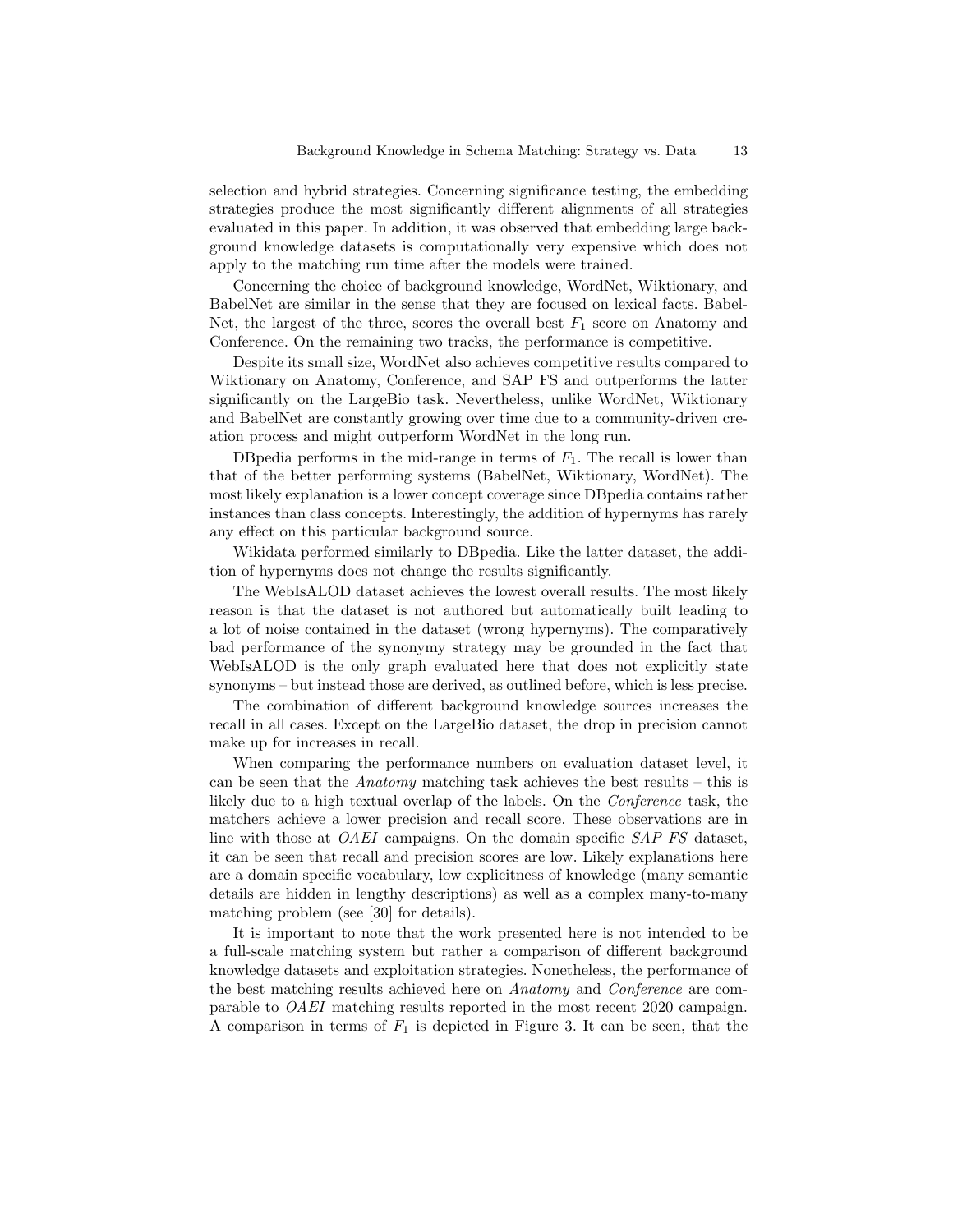best configuration of this paper performs in both cases above the median of the systems submitted in 2020. On Anatomy, it is noteworthy, that the first three systems (AML, Lily, and LogMapBio) use domain-specific resources leading to an advantage over the general-purpose resources exploited in this work.



<span id="page-13-0"></span>**Fig. 3.** Performance in terms of  $F_1$  on the OAEI Anatomy and Conference tracks of 2020.

Hypotheses In order to evaluate hypotheses 1 and 2, we averaged the relative share of significantly different alignments on all test cases (i) while keeping the background source constant and changing the strategy (Equation [8\)](#page-13-1) and (ii) while keeping the strategy constant and changing the background source (Equation [9\)](#page-13-2):

<span id="page-13-1"></span>
$$
impact_{strategy} = \frac{\sum_{b k \in BK} \frac{\sum_{t \in TC} \sum_{s_1 \in S} \sum_{s_2 \in S} sig(m(b k, s_1), m(b k, s_2))}{|TC| * |S|^2 - |TC| * |S|}}{|BK|} \tag{8}
$$

<span id="page-13-2"></span>
$$
impact_{source} = \frac{\sum_{s \in S} \frac{\sum_{tc \in TC} \sum_{bk_1 \in BK} \sum_{bk_2 \in BK} sig(m(bk_1, s), m(bk_2, s))}{|TC| * |BK|^2 - |BK| * |S|}}{|S|}
$$
(9)

where S is the set of strategies, BK is the set of background sources,  $sig(align$  $ment_1, alignment_2)$  is the significance function which will return 1 if the two provided alignments are significantly different and else 0, and  $m(bk, s)$  is the matching function which returns the alignment by using the specified background knowledge source bk and strategy s.

While keeping the background knowledge source constant and changing the strategy, we observed on average 57.5% significantly different alignments with a standard deviation of  $\sigma = 0.163$ . On the other hand, while keeping the strategy constant and changing the background knowledge source, we obtained on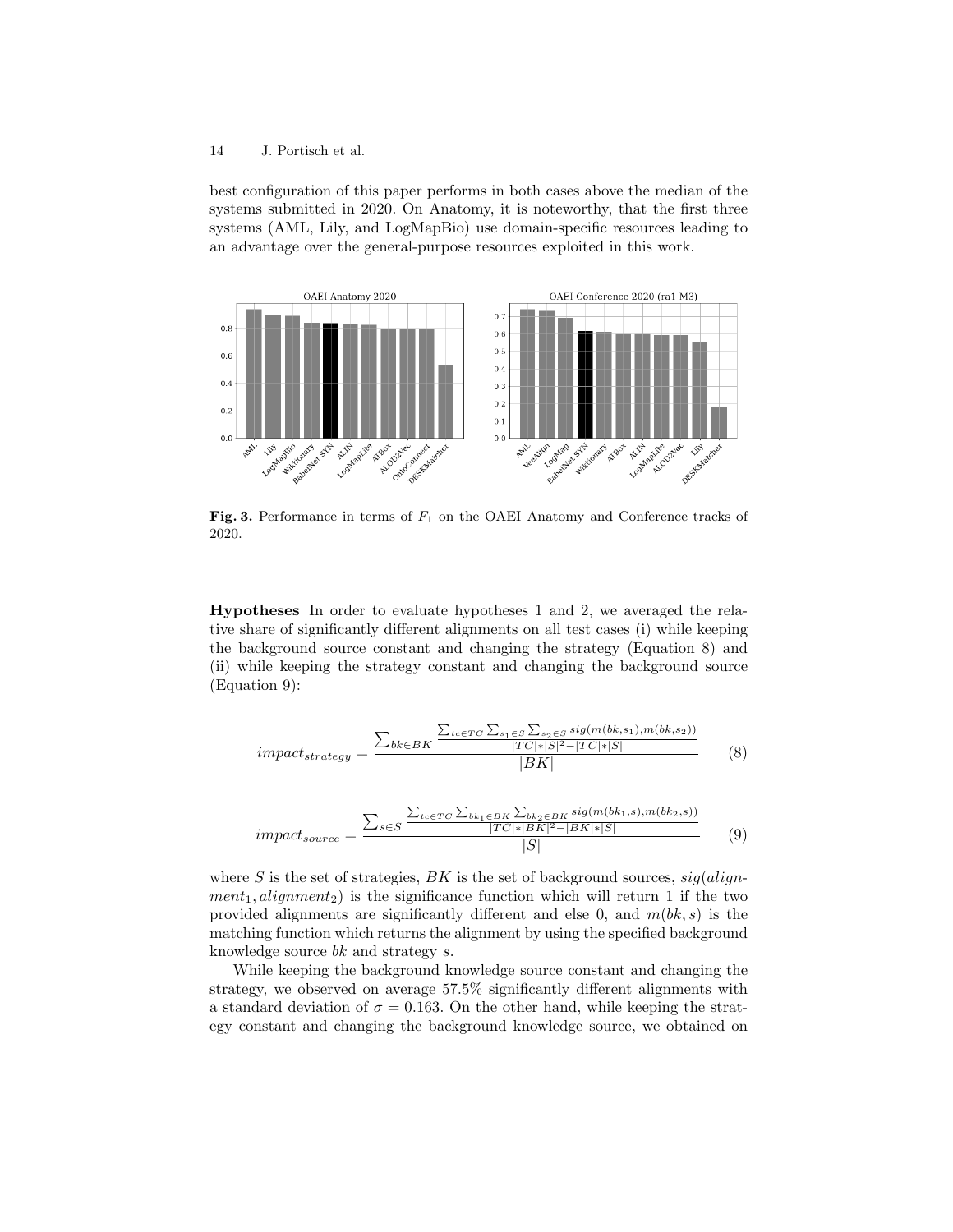average 51.76% significantly different alignments with a standard deviation of  $\sigma = 0.181$ . Given our experimental setup, we hence accept H1 and reject H2 since a variation in the strategic component has a higher impact on the alignments than a variation of the background sources under consideration in this study. It is noteworthy that both components lead on average to more than 50% significantly different alignments. Since our results do not indicate that there is a superior resource over all test sets, we can reject H3. However, it is noteworthy that BabelNet achieves consistently good (on two tracks the best) results in terms of  $F_1$  when using the synonymy strategy. Similarly, we do not find a superior strategy over each and every single test case and reject H4 – but yet, the synonymy strategy achieved the best  $F_1$  score on 3 out of 4 tracks and consistently performed very well compared to the other strategies.

## 7 Summary and Future Work

In this paper, we evaluated three different matching strategies using six different general purpose knowledge graphs on various evaluation datasets. We find that the strategy influences the final alignment more than the underlying dataset. Given the strategies evaluated here, those exploiting explicitly stated knowledge outperform a latent strategy. However, the exploitation of graph embeddings for data integration and schema matching is novel and its performance is still very low. While no superior general knowledge dataset could be identified, BabelNet produced consistently good or the best results. The humanly verified datasets outperformed the automatic generated one. Concerning the level of authoring between the datasets, the results indicate no clear superiority of expert-validated knowledge graphs over those created and validated by an open community.

In the future, we plan to exploit further embedding strategies, such as translational approaches, for schema matching as well as graph-based and dataset specific strategies. We further plan to examine more domain-specific matching tasks such as the SAP FS dataset.

## References

- <span id="page-14-2"></span>1. Annane, A., Bellahsene, Z., Azouaou, F., Jonquet, C.: Selection and combination of heterogeneous mappings to enhance biomedical ontology matching. In: EKAW 2016. LNCS, vol. 10024, pp. 19–33 (2016)
- <span id="page-14-4"></span>2. Bodenreider, O., Hayamizu, T.F., Ringwald, M., de Coronado, S., Zhang, S.: Of mice and men: Aligning mouse and human anatomies. In: AMIA 2005 (2005)
- <span id="page-14-5"></span>3. Cheatham, M., Hitzler, P.: Conference v2.0: An uncertain version of the OAEI conference benchmark. In: ISWC 2014. pp. 33–48 (2014)
- <span id="page-14-1"></span>4. Chen, X., Xia, W., Jiménez-Ruiz, E., Cross, V.V.: Extending an ontology alignment system with bioportal: a preliminary analysis. In: ISWC 2014 Posters & Demonstrations Track. CEUR Workshop Proceedings, vol. 1272, pp. 313–316 (2014)
- <span id="page-14-0"></span>5. Euzenat, J.: Ontology Matching. Springer, New York, 2nd ed. edn. (2013)
- <span id="page-14-3"></span>6. Euzenat, J., Shvaiko, P.: Ontology Matching, chap. 7, pp. 149–197. Springer, New York, 2nd edn. (2013)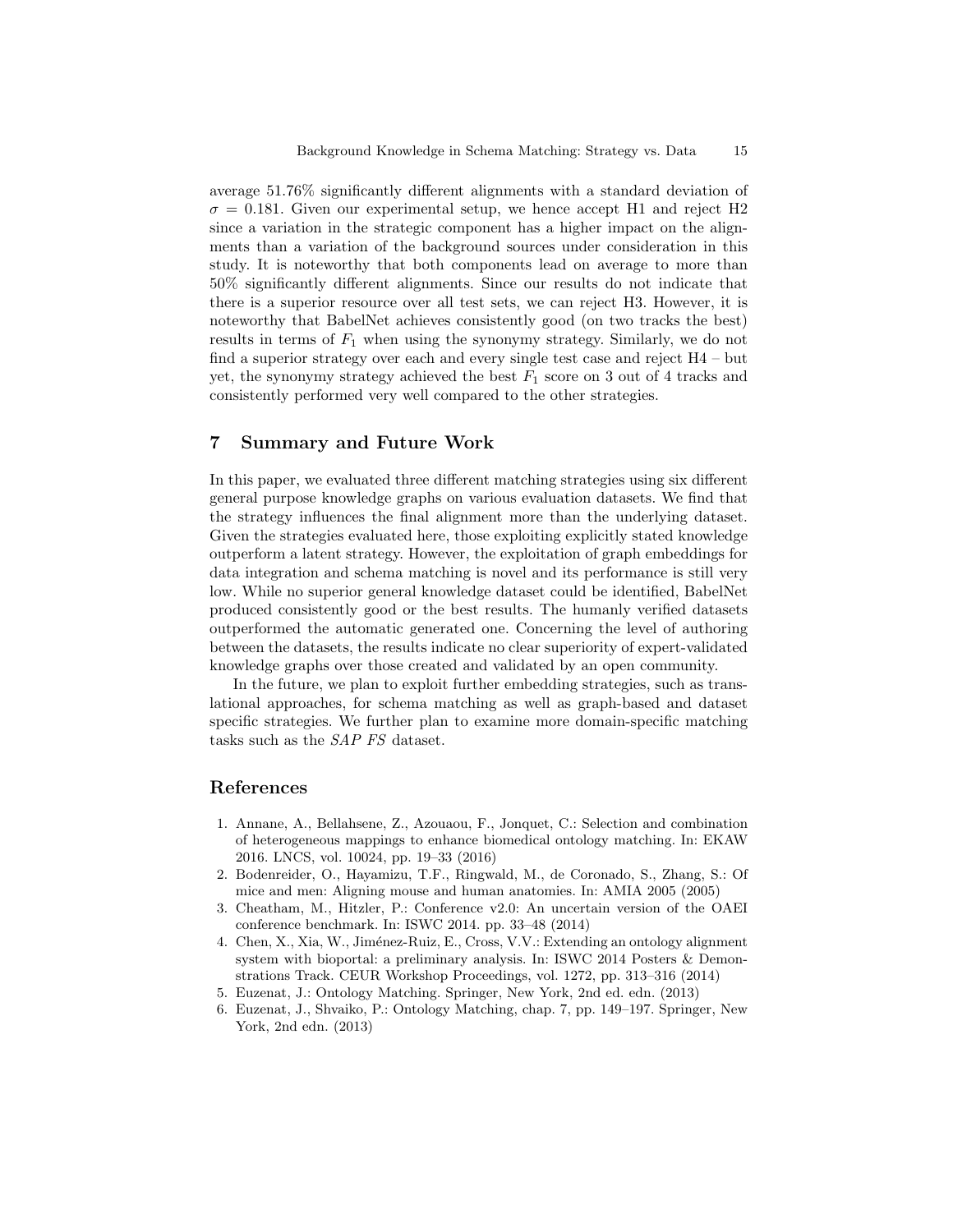- 16 J. Portisch et al.
- <span id="page-15-3"></span>7. Faria, D., Pesquita, C., Santos, E., Cruz, I.F., Couto, F.M.: Automatic Background Knowledge Selection for Matching Biomedical Ontologies. PloS one 9(11) (2014)
- <span id="page-15-15"></span>8. Fellbaum, C. (ed.): WordNet: An Electronic Lexical Database. Language, Speech, and Communication, MIT Press, Cambridge, Massachusetts (1998)
- <span id="page-15-2"></span>9. Groß, A., Hartung, M., Kirsten, T., Rahm, E.: Mapping composition for matching large life science ontologies. In: Proceedings of the 2nd International Conference on Biomedical Ontology. CEUR Workshop Proceedings, vol. 833 (2011)
- <span id="page-15-4"></span>10. Hartung, M., Groß, A., Kirsten, T., Rahm, E.: Effective composition of mappings for matching biomedical ontologies. In: ESWC 2012 Satellite Events. LNCS, vol. 7540, pp. 176–190. Springer (2012)
- <span id="page-15-13"></span>11. Hearst, M.A.: Automatic acquisition of hyponyms from large text corpora. In: 14th International Conference on Computational Linguistics, COLING 1992, Nantes, France, August 23-28, 1992. pp. 539–545 (1992)
- <span id="page-15-0"></span>12. Hertling, S., Paulheim, H.: WikiMatch - Using Wikipedia for ontology matching. In: OM@ISWC 2012. vol. 946, pp. 37–48 (2012)
- <span id="page-15-14"></span>13. Hertling, S., Paulheim, H.: Webisalod: Providing hypernymy relations extracted from the web as linked open data. In: ISWC 2017. pp. 111–119 (2017)
- <span id="page-15-6"></span>14. Hertling, S., Paulheim, H.: DOME results for OAEI 2018. In: OM@ISWC 2018. pp. 144–151 (2018)
- <span id="page-15-10"></span>15. Hertling, S., Portisch, J., Paulheim, H.: MELT - matching evaluation toolkit. In: SEMANTiCS 2019 Proceedings. pp. 231–245 (2019)
- <span id="page-15-11"></span>16. Hertling, S., Portisch, J., Paulheim, H.: Supervised ontology and instance matching with MELT. In: OM@ISWC 2020. CEUR Workshop Proceedings, vol. 2788, pp. 60–71. CEUR-WS.org (2020)
- <span id="page-15-5"></span>17. Kachroudi, M., Diallo, G., Yahia, S.B.: KEPLER at OAEI 2018. In: OM@ISWC 2018. pp. 173–178 (2018)
- <span id="page-15-17"></span>18. Kazemi, S.M., Goel, R., Jain, K., Kobyzev, I., Sethi, A., Forsyth, P., Poupart, P.: Relational representation learning for dynamic (knowledge) graphs: A survey. CoRR abs/1905.11485 (2019)
- <span id="page-15-9"></span>19. Kuhn, H.W.: The hungarian method for the assignment problem. Naval research logistics quarterly 2(1-2), 83–97 (1955)
- <span id="page-15-7"></span>20. Le, Q.V., Mikolov, T.: Distributed representations of sentences and documents. In: Proceedings of the 31th International Conference on Machine Learning (ICML). pp. 1188–1196 (2014)
- <span id="page-15-16"></span>21. Lehmann, J., Isele, R., Jakob, M., Jentzsch, A., Kontokostas, D., Mendes, P.N., Hellmann, S., Morsey, M., van Kleef, P., Auer, S., Bizer, C.: DBpedia - A largescale, multilingual knowledge base extracted from wikipedia. Semantic Web  $6(2)$ , 167–195 (2015)
- <span id="page-15-1"></span>22. Lin, F., Krizhanovsky, A.: Multilingual ontology matching based on wiktionary data accessible via SPARQL endpoint. In: RCDL 2011. CEUR Workshop Proceedings, vol. 803, pp. 1–8 (2011)
- <span id="page-15-8"></span>23. Lütke, A.: AnyGraphMatcher Submission to the OAEI Knowledge Graph Challenge 2019. In: OM@ISWC 2019 (2019)
- <span id="page-15-12"></span>24. McCrae, J., Aguado-de Cea, G., Buitelaar, P., Cimiano, P., Declerck, T., Gómez-Pérez, A., Gracia, J., Hollink, L., Montiel-Ponsoda, E., Spohr, D., Wunner, T.: Interchanging lexical resources on the Semantic Web. Language Resources and Evaluation 46(4), 701–719 (2012)
- <span id="page-15-18"></span>25. Mikolov, T., Sutskever, I., Chen, K., Corrado, G.S., Dean, J.: Distributed representations of words and phrases and their compositionality. In: 27th Annual Conference on Neural Information Processing Systems 2013. pp. 3111–3119 (2013)